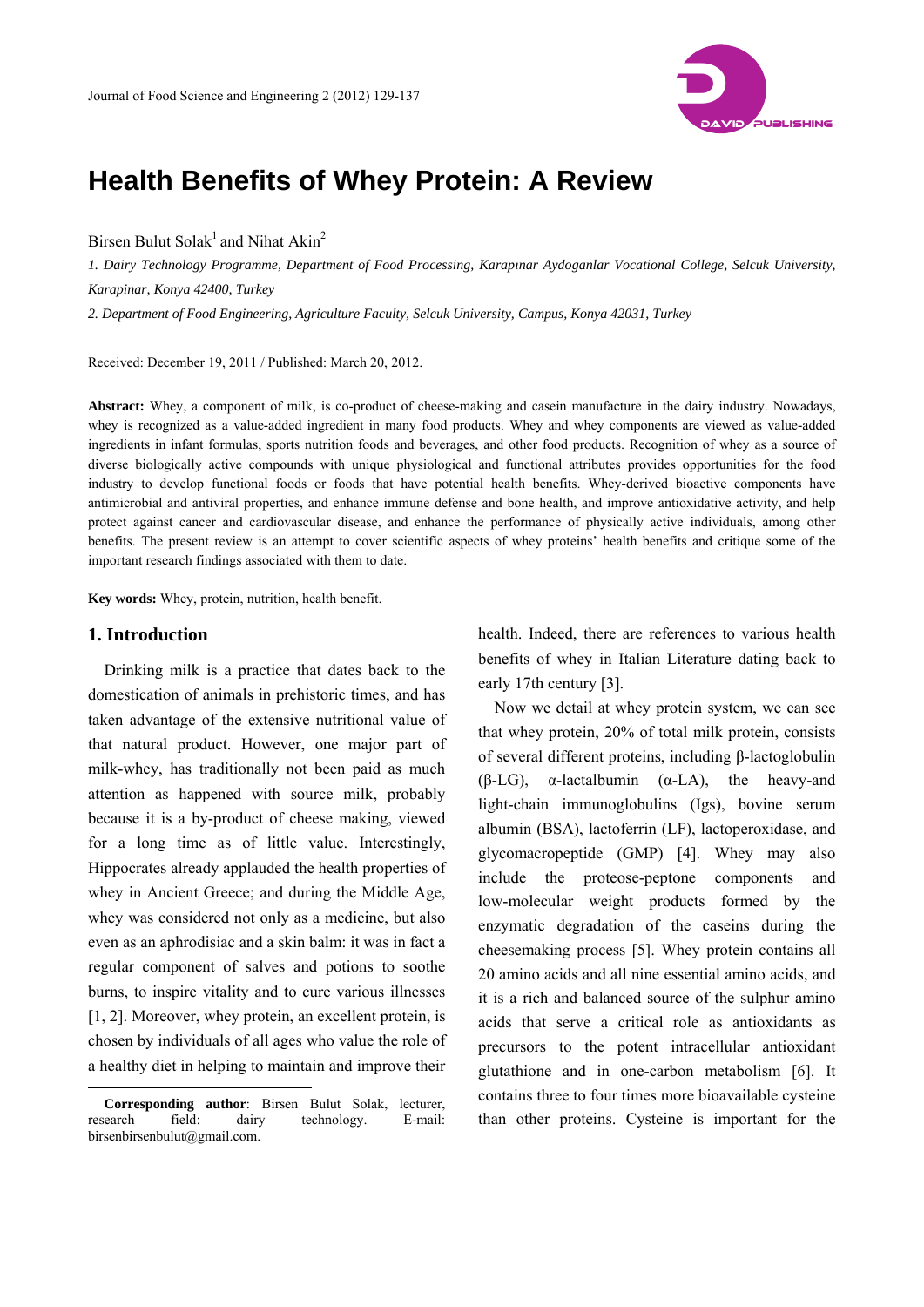biosynthesis of glutathione, a tripeptide with antioxidant, anticarcinogen, and immune stimulatory properties. It also plays a key role in the regulation of whole body protein metabolism, which results in changes in body composition [7, 8]. Leucine is a particularly important factor in tissue growth and repair [9]. Leucine, isoleucine, and valine are thought to play a role as metabolic regulators in protein and glucose homoeostasis and lipid metabolism, and play a role in weight control [7, 10-13].

Currently, the biological activity of some of the minor whey proteins and peptides that can be isolated is actively studied. Current evidence for the potential of whey proteins and peptides to have health benefits beyond basic nutrition, that is to act as functional foods/food ingredients, arises from a number of sources. Emerging research findings largely from *in vitro*, experimental animals and limited human studies suggest a number of beneficial bioactivities of whey and whey components. Whey protein supplemention has many proven benefits [14]. Now, this review can helped us to describe health benefits of whey proteins and it will focus on the most recent research advances pertaining to the biological properties of whey proteins to date.

#### **2. Antimicrobial and Antiviral Activities**

Milk proteins contain many biologically active proteins. Protein and peptides, in milk, specifically whey, show promise as antibacterial and antiviral modifiers. Whey contains several components which may protect against toxins, bacteria, and viruses. These components include Igs, LF and its peptide derivative, lactoferricin, lactoperoxidase, GMP and sphingolipids [15, 16]. Furthermore, antimicrobial peptides may be generated from whey protein by proteolysis during gastrointestinal transit [17]. LF, α-LA and β-LG have been assayed for inhibitory activity aganist human immunodeficiency virus type-1 (HIV-1) [18]. In particular, ß-LG may be potential agents for preventing transmission of genital herpesvirus infections as well as the spread of HIV [19]. LF and lactoferricin inhibit a diverse range of microorganisms including gram-negative bacteria, gram-positive bacteria, yeast, fungi and parasitic protozoa [20]. It has been shown to inhibit the growth of some harmful foodborne pathogens such as *E. coli* and Listeria monocytogenes [16]. LF also shows significant antiviral activity against human immunodeficiency virus, human cytomegalovirus (HCMV), herpes viruses, human papillomavirus (HPV), alphavirus and hepatitis C, B and G viruses, among others. In addition, LF is effective aganist several non-enveloped viruses like rotavirus, enterovirus, paliovirus (PV), adenovirus and feline calicivirus (FCV) [21]. It can enhance the antibacterial activity of lysozme [22]. The antimicrobial role of LF is of particular interest to intestinal function and in the prevention of gastroenteric diseases through control of intestinal microflora. While LF exhibits bactericidal activity aganist pathogens such as coliforms, it also provides probiotic support for benifical microorganisms such as Bifidobacteria and *Lactobacilli* ssp. [23]. *Helicobacter pylori* is known as the causative agent in the majority of duodenal ulcers. It is believed to be responsible for 50%-60% of all gastric carcinomas. A number of studies have reported that daily administration of LF positively suppresses gut colonization of Helicobacter pylori in infected subjects [24]. Whey protein activates immune cell and/or prevents infection. Whey protein shows promise to help combat rotaviral diarrhea, which is a common infection that results in the death of nearly 500,000 children annually [25]. Recent studies have shown that whey protein  $(a-LA)$  fed infants had no diarrhea [26]. The natural antimicrobial action of lactoperoxidase is being used in a range of oral healthcare products and is finding application in such products directed toward the preventation and treatment of xerostimia (dry mouth). The lactoperoxidase containing products have been clinically proven to inhibit harmful microorganisms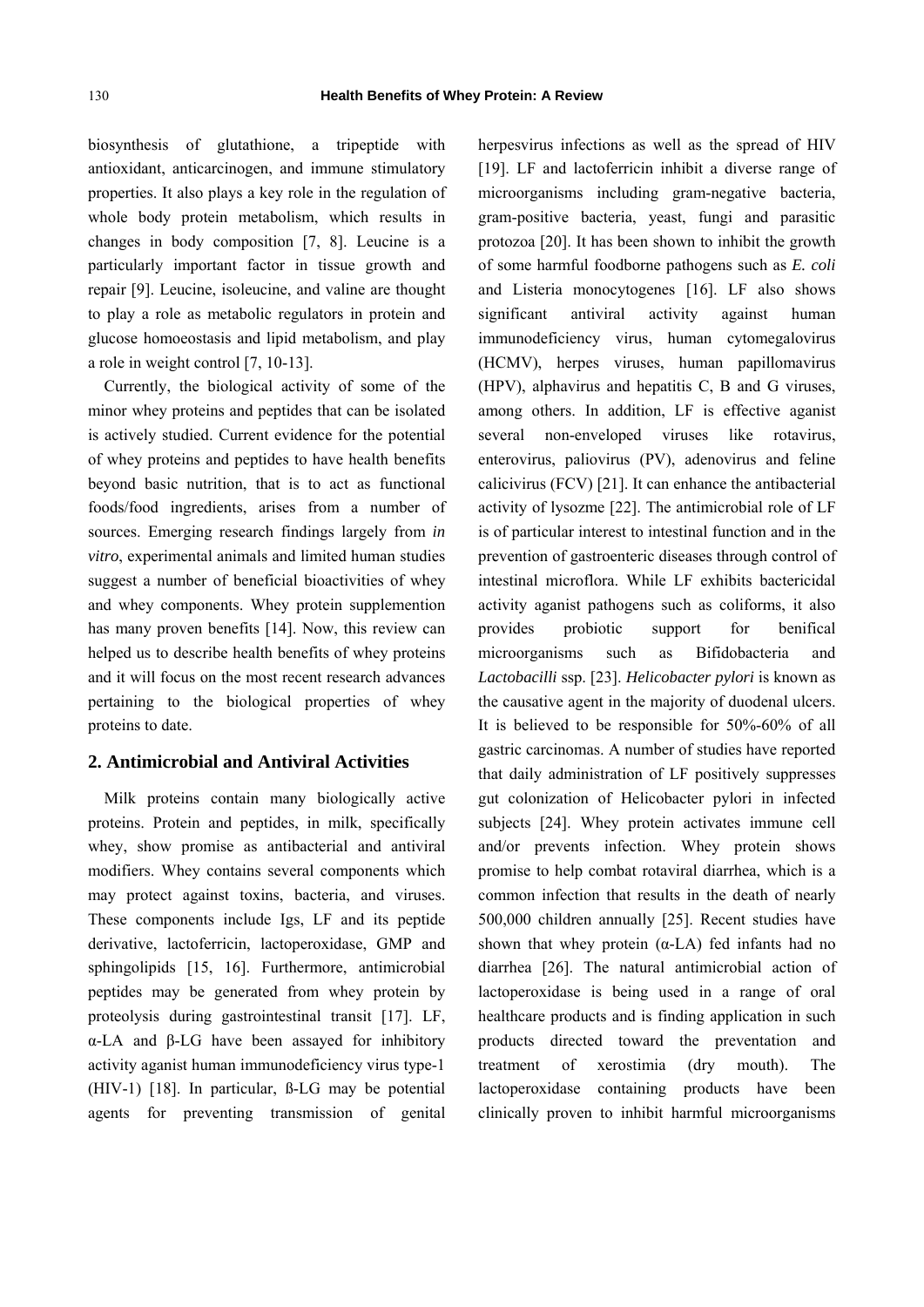associated with gingivitis and oral irritation, to promote the healing of bleeding gums and reduce inflammation, and combat both the causes and effects of halitosis (bad breath) [27]. *In vitro*, findings are indicated that the whey-derived sphingolipids, sphingosine and lysosphingolmyelin, have antimicrobial activity [28]. Glutathione protects the cells against free radical damage during exercise [29]. Also, it could potentially decrease infection in HIV infected children. Whey protein can stimulate glutathione synthesis. Oral whey protein supplementation increases glutathione levels in HIV infected children. Whey protein concentrate supplementation can possibly decrease the occurrence of associated co-infections [30]. Caseinophosphopeptides and GMP inhibit growth of cariogenic bacteria. Glycomacropeptide inhibits streptococcus mutans [31]. One study demonstrated that the inclusion of specific immunoglobulins in a food product may extend the shelf life of the product while it also helping in the prevention of dental caries and oral infections [32].

# **3. Immune Modulating Activity**

Whey products and its components are shown to participate in host immunity [33]. Whey contains bioactive components that may offer protection against infections and viruses, enhance immunity, protect against some cancers. In particular, three whey peptides are known to boost the immune system by increasing production of glutathione (α-LA, β-LG and LF). Growth factors known as IgF-I and IgF-II promote gut health and wound healing [34]. Immune response is the highest in dietary whey protein. A number of whey proteins ( $α$ -LA,  $β$ -LG, LF) have been cited for their immunomodulatory effects on the body's immune system. Immune respone of whey protein  $(\alpha$ -LA) was higher than casein, soy or whey protein [35]. LF is secreted by neutrophils and can stimulate the growth of various cells of the immune defense system including lymphocytes, macrophages/monocytes, humoral immune response, and antibody response [36]. GMP, κ-casein f (106-169), is a highly biologically active peptide that has the ability to modulate immune function [37]. Whey proteins contain some immunomodulating peptides which can be released by enzymatic digestion. Identification and isolation of these bioactive peptides could provide insights into the preparation of potent immunomodulating products [38]. α-Lactorphin, α-LA f (50-53), and  $\beta$ -LG f (102-105),  $\beta$ -lactorphin also act as ACE (angiotensin converting enzyme) inhibitors [39]. Enzymatic hydrolates of  $\alpha$ -LA have the ability to bind calcium, copper, iron, magnesium, manganese, phosphorus and zinc [40]. LF has shown to play a major role in iron regulation in mammals. Another advantage to the use of iron-saturated LF observed in the human trial was that it did not produce any of the common side effects of iron supplements such as stomach pain, cramps [41].

# **4. Anticancinogenic Properties**

Cancer patients undergoing radiation or chemotherapy often have difficulty in meeting their daily nutritional requirements due to nausea and lack of appetite. Whey protein is an excellent protein choice for cancer patients as it is very easy to digest and very gentle to the system [42, 43]. Whey proteins and peptides, as well as the other whey components, may protect against some cancers [33]. Diets supplemented with lactoferrin or with β-LG enhance protection aganist the devolopment of putative tumor precursors. The mechanism behind the apparent anticancer activity of dietary whey protein in these studies may be related to their sulfur amino acid contents (cysteine, methionine) [44]. Whey protein is more protective against development of intestinal tumors. Dairy proteins, particularly whey offers protection against intestinal induced tumors when compared to other protein sources. Diets containing whey have been shown to reduce intestinal, mammary, and colon cancers [45]. Total dietary whey protein was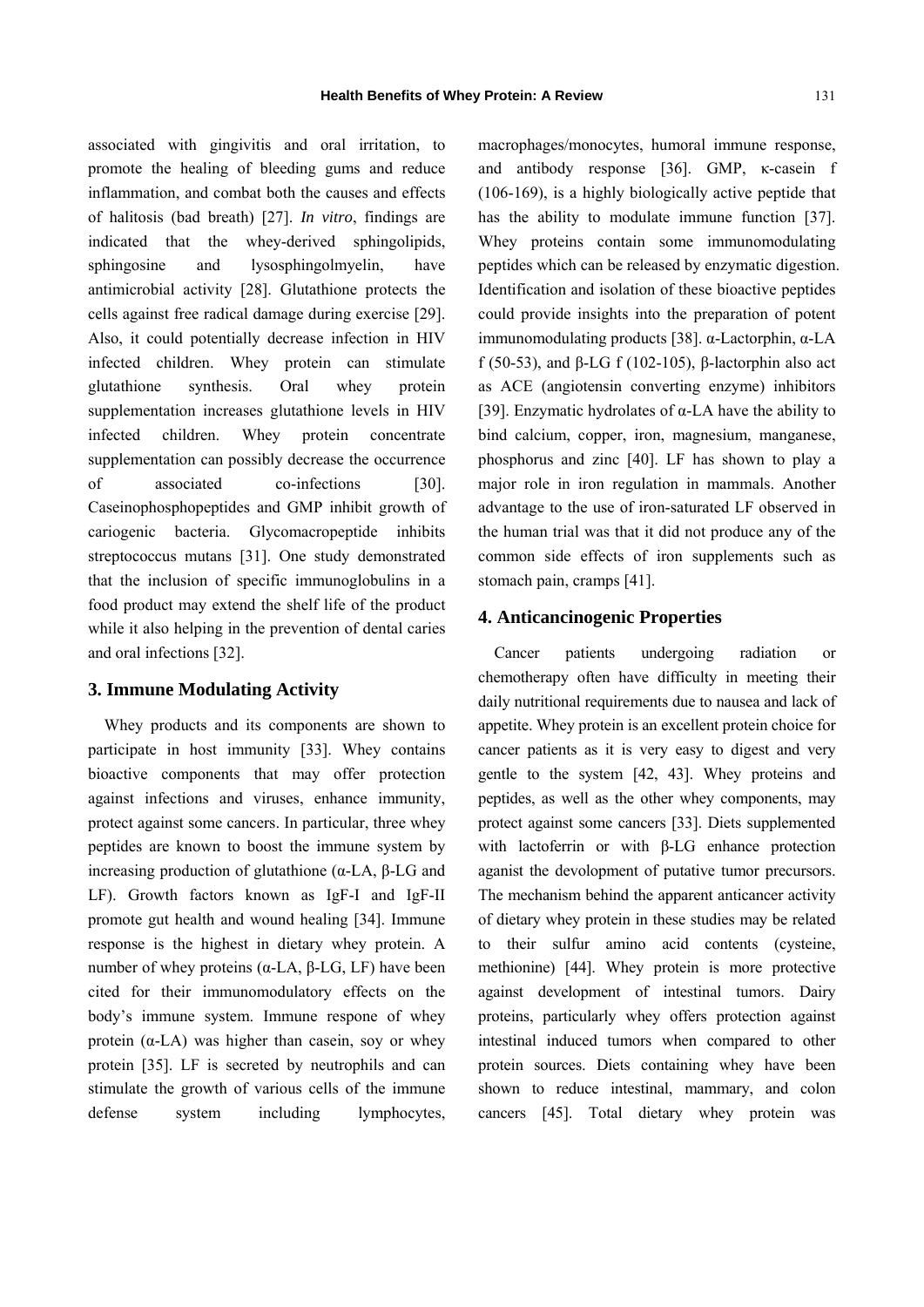demostrated to have a protective effect aganist the development of colon cancer in the young rat when compared with other common proteins, including casein, meat and soy. Intracellular concentration of glutathione, an anticarcinogenic tripeptide, measured in liver, was greatest in whey protein and casein. Whey is a source of precursors (cysteine-rich proteins) for glutathione synthesis and it may be important in providing protection to the host by stimulating glutathione synthesis [46]. Whey proteins contain other critical components with proven health benefits. Its low molecular weight peptides are natural antioxidants potentiators that may protect body tissues from aging and certain cancers [47]. In a vitro study, whey protein isolate enhanced the effectiveness of an anticancer drug [48]. Among individual whey proteins, attention has focused on the cancer inhibitory effect of LF and lactoferricin. In laboratory animals given chemical carcinogens, bovine lactoferrin has been shown to significantly inhibit colon, esophagus, lung, and bladder cancers when administered orally in the post-initiation stage [49, 50]. When human prostate epithelial cells were treated with whey protein isolate, intracellular levels of glutathione dramatically increased [51]. Sphingomyelin and other sphingolipids suppress colon tumor development in animal experiments [52]. A variety of studies suggest a beneficial role for calcium against some cancers [53]. Whey proteins combat skin cancer. Treatment with topical α-lactalbumin-oleic acid has a beneficial and lasting effect on skin papillomas [54]. BSA may also display anticancer activity. Breast cancer in human is inhibited by several commerical BSA preparations during *in vitro* cell culture [55]. Mader et al. [56] also demonstrated that the nature of both synthetic and pepsin-generated lactoferricin B is against human leukemia and carcinoma cell lines (Colon, breast, and ovary).

# **5. Cardiovascular Health**

Whey proteins potentially improve cardiovascular health. Milk peptides help lower high blood pressure [57]. Fermented milk with whey protein concentrate lowers triglyceride levels in the blood [58]. Also, whey protein improves blood pressure and vascular function in overweight and obese individuals [59]. Wang et al. [60] repoted that β-LG had the ability to bind cholesterol. Futhermore, LF was reported to significantly inhibit the accumulation of cellular cholestery esters in macrophages by acting as a scavenger in a vitro study. Hydrolyzed whey protein isolate reduced blood pressure and cholesterol [61]. Whey peptides have been shown to inhibit the activity of ACE. ACE converts the inactive angiotensin I hormone into angiotensin II which constricts vascular smooth muscle thereby, increasing blood pressure. Inhibition of ACE lowers blood pressure. 20 g dose of hydrolyzed whey protein isolate decreases blood pressure and it increases white blood cell count. It also decreases low-density lipoprotein (LDL) cholesterol [62]. Whey protein exhibits anti-hypertensive effects. β-lactosin B from a commercial whey product is a new anti-hypertensive peptide [63]. They stated that whey protein supplementation has the potential to be used as an added component in dietary plans and in functional foods aimed in the management of the metabolic syndrome risk factors

#### **6. Physical Performance**

Whey and whey components offer several benefits for individuals with physically active lifestyles according to a review [64]. Whey protein is a rich source of branched chain amino acids (BCAAs), containing the highest known levels of any natural food source. BCAAs are important for athletes since unlike the other essential amino acids, they are metabolized directly into muscle tissue and these are the first ones used during periods of exercise and resistance training. Whey protein provides the body with BCAAs to replenish decreased levels and start repairing and rebuilding lean muscle tissue. Essential amino acids and whey protein are equally effective in stimulating muscle protein synthesis in elderly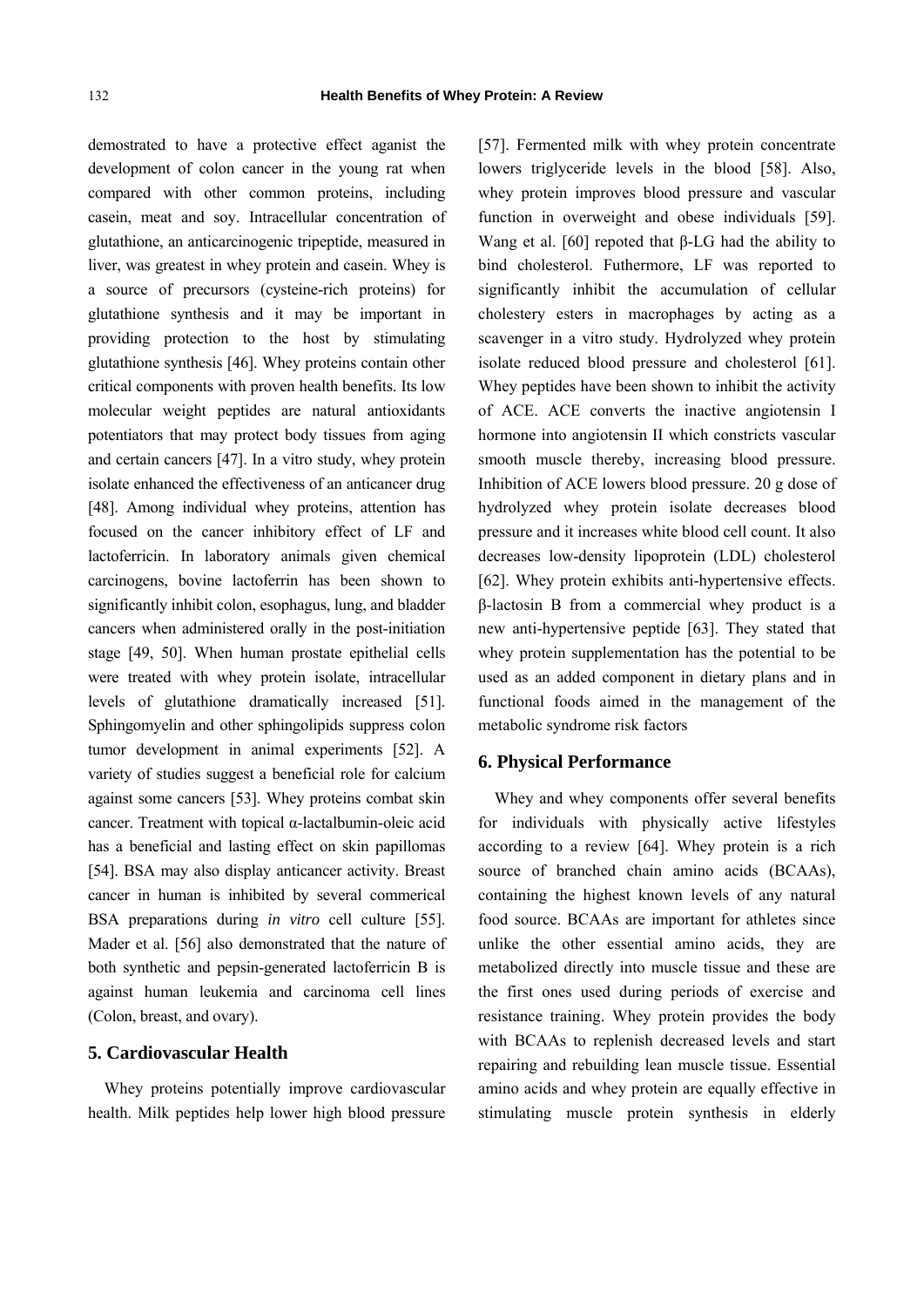individuals [65]. These amino acids provide an energy source during endurance exercise which allows athletes to train more intensively for longer periods of time [66]. Moreover, whey protein is an excellent source of the essential amino acid, leucine. Leucine is important for athletes as it plays a key role in promoting muscle protein synthesis and muscle growth. Research has shown that individuals who exercise benefit from diets high in leucine and have more lean muscle tissue and less body fat compared to individuals whose diet contains lower levels of leucine. Whey protein is easy to digest protein and is efficiently absorbed into the body. It is often referred to as a "fast" protein for its ability to quickly provide nourishment to muscles [29]. Indeed, its consumption has been shown to result in faster muscle protein synthesis as compared to other proteins. This makes whey protein more effective than other proteins for repairing exercise-related muscle damage and building bigger, stronger muscles. Its consumption results in a higher peak amino acid concentration in the blood than other proteins [67]. Whey proteins are rich in the amino acids, arginine and lysine, which may increase the release of growth hormone, a stimulator of muscle growth. Whey protein cans creatine showing an increase in lean muscle fiber adaptations [68]. Milk protein is better than soy protein for greater gains in lean mass and greater muscle hypertrophy. 20 g of whey protein casein switches net amino acid balance to positive after ingestion. It influences muscular power and strength and increase intracellular glutathione. It increases net protein gain. The rate of protein digestion affects protein gain differently during aging in humans. Whey protein is digested faster than casein. Faster digestion gives rise to a quicker amino acid flood into muscle cells. Whey protein is the preferred protein for net protein gain [69]. Dietary protein and resistance training affect muscle body composition in older persons. Adequate intake of protein combats sarcopenia. Resistance training helps older people gain muscle, hypertrophy

muscle, and increase whole body fat-free mass. Adequate intake of protein and resistant exercise synergistically can reduce sarcopenia [70].

# **7. Weight Management**

Studies show that achieving and maintaining a healthy weight can add years to your life and help prevent weight related complications, including diabetes, cancer and heart disease. Diet plays a key role in any weight management program and adding whey protein often helps make a positive difference. Whey protein is a good choice for diabetics who need to carefully manage food intake. It has potential as an added component in dietary plans and in functional foods aimed at control of appetite and body weight and in the management of the metabolic consequences of excess body fat. It has potential as physiologically functional food component for persons with obesity and its co-morbidities (hypertension, type II diabetes, hyper-and dislipidemia) [71]. It is the best protein for fat loss during energy restricted diets, when combined with exercise [72]. It improves body composition and reduces waist circumference. The researchers found that individuals who consumed whey protein weighed less, had less body fat [73]. Whey protein is the best protein for fat loss during energy restricted diets [72]. It influences on appetite and hunger controlling hormones [74]. A high-protein diet reduces energy intake and adiposity and that whey protein is more effective than red meat in reducing body weight gain and increasing insulin sensitivity [75]. In addition, whey protein helps control blood glucose levels and has been shown to be beneficial for weight management, both of which are often a concern for type-II diabetics. The meal with α-lactalbumin preserves lipid oxidation and rapidly delivers amino acids for use during exercise improved the efficiency of exercise training to decrease adiposity [76].

## **8. Bone Health**

Milk contains several components effective for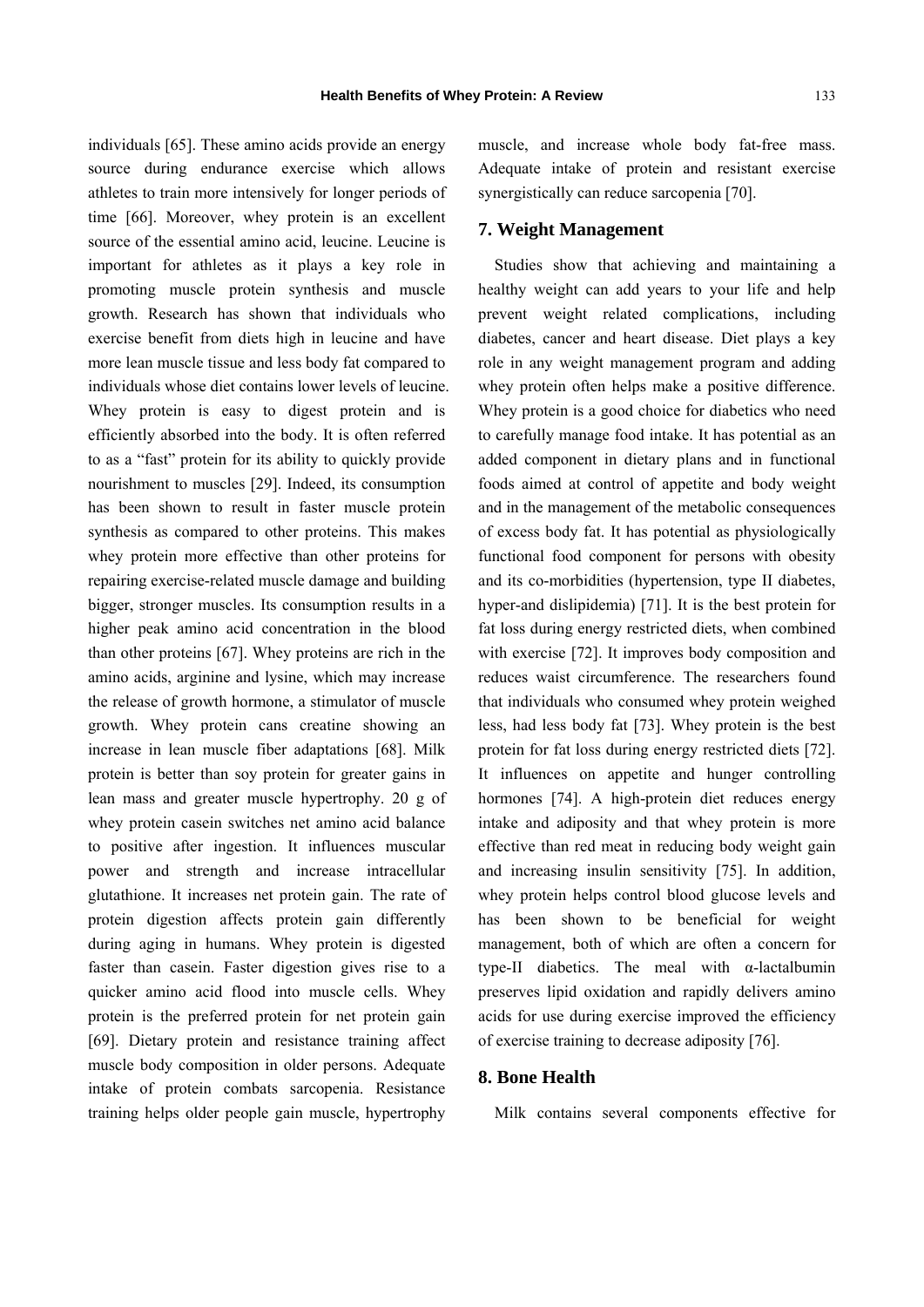bone health. Milk basic protein promotes bone formation and suppresses bone resorption in healthy adult men. Milk basic protein is in the whey protein fraction. 300 mg of milk basic protein increases serum osteocalcin concentrations. Milk basic protein promotes bone formation and suppresses bone resorption [77]. The milk basic protein of whey is the active protein that activates osteoblast. The active component in the whey protein plays an important role in bone formation by activating osteoblasts [78]. LF is a potent regulator of bone cell activity and increases bone formation *in vivo*. It increases osteoblast differentiation and forms new bone formation. It also decreases bone breakdown [79]. It has powerful anabolic, differentiating anti-apoptotic effects on osteoblasts, and inhibits osteoclastogenesis. It is a potential therapeutic target in bone disorders such as osteoporosis and possibly an important physiological regulator of bone growth [80]. Glycomacropeptide has shown inhibitory activity to enamel demineralization and promotes tooth enamel remineralization [31]. Some whey components (e.g., proteose-peptones) may protect against tooth tissue demineralization, and other whey components, because of their immunostimulatory effects, may have favorable effects on dental plaque [81].

### **9. Other Health Benefits**

An imbalance in brain serotonin levels is a possible factor manifesting the negative effects of chronic stress, fatigue, and delirium [82].  $\alpha$ -LA, a whey protein in cow's milk with a high content of tryptophan (a precursor of serotonin) improves cognitive performance (i.e. memory scanning) in stress-vulnerable individuals. α-LA rich whey protein increases serotonin activity. Stressed individuals were less stressed when they fed  $\alpha$ -LA [83]. It reduces sleepiness and improves attention processes [84]. Infant formula based on predigested (hydrolyzed) whey protein is little less allergenic than standard infant formula and possibly decrease the risk that the infant will later develop allergies [85]. Whey protein

is often the preferred choice for high protein products recommended by physicians following surgery or burn therapy. Whey protein contains many of the same components found in human breast milk and for this reason, it is a key ingredient in a wide variety of infant formulas, including those for premature infants. In addition, whey protein is an excellent protein choice for the expectant mother who needs increased amounts of protein. Whey protein concentrate protects gastric mucosa from ethanol damage. The protective properties are due to sulfhydyl compounds, stimulators of glutathione synthesis [86]. Whey protein is digested quickly and provides a quick rise in plasma amino acids [87].

#### **10. Conclusion**

The above review summarizes the results of research undertaken to date. In some cases, the benefits of the active peptides were demonstrated in human and animal trials. The health benefits of whey protein and whey proteins have been a subject of growing commercial interest in the context of health-promoting functional foods. Whey components, particulary the proteins and peptides, will incresingly be preferred as ingredients for functional foods and nutraceuticals as active medical agents. They built upon the strong consumer trends for health and wellbeing, and continuing discovery and substantiation of the biological functionalty of whey constituents. As a result, we are likely see major developments by the food and healthcare sectors in the widespread application of whey proteins and their associated peptides as functional food ingredients, nutraceuticals, and dietary supplements.

#### **References**

- [1] F.V. Kosikowski, Whey and whey foods, in: F.V. Kosikowski (Eds.), Cheese and Fermented Milk Foods, Edwards Brothers, New York, 1982, pp. 446-469.
- [2] A.R. Madureira, C.I. Pereira, A.M.P. Gomes, M.E. Pintado, F. Xavier Malcata, Bovine whey proteins–Overview on their main biological properties, Food Research International 40 (2007) 1197-1211.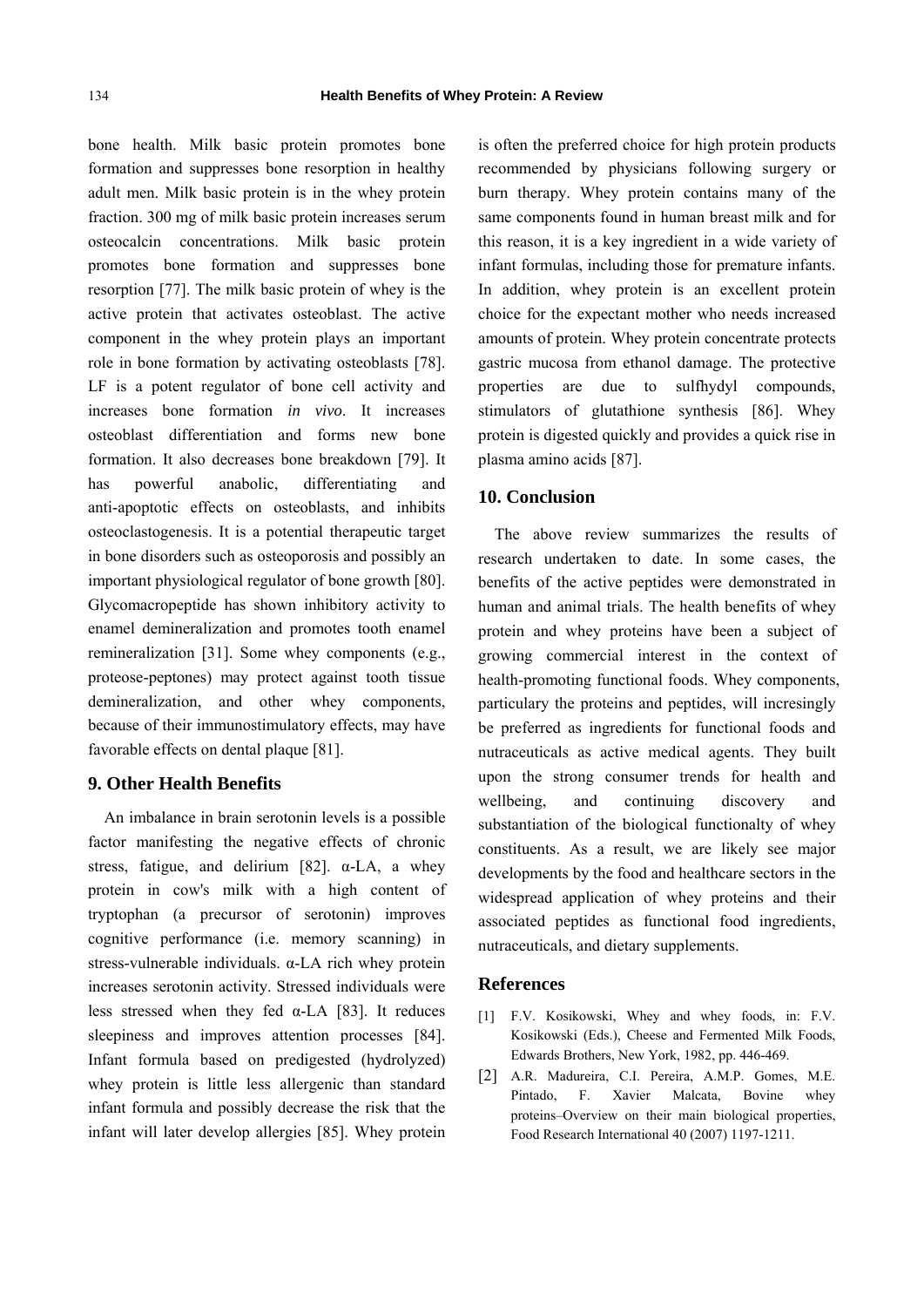- [3] J.C. Baricellus, The First Little Work Concerning the Qualities and Use of Milk, Naples Lazarum Scoriggium, 1603.
- [4] J.N. De Wit, Nutritional and functional characteristics of whey proteins in food products, J. Dairy Sci. 81 (1998) 597-608.
- [5] J.N. De Wit, Functional properties of whey proteins, in: P.F. Fox (Ed.), Developments in Dairy Chemistry-4, Elsevier Applied Science, New York, 1989.
- [6] A.K. Shoveller, B. Stoll, R.O. Ball, D.G. Burrin, Nutritional and functional importance of intestinal sulphur acid metabolism, J. Nutr. 135 (2005) 1609-1612.
- [7] R.L. Walzem, C.J. Dillard, J.B. German, Whey components: Millenia of evolution create functionalities for mammalian nutrition: What we know and what we may be overlooking, Critical Reviews in Food Science and Nutrition 42 (2002) 353-375.
- [8] G. Bounous, F. Gervais, V. Amer, G. Batist, P. Gold, The influence of dietary whey protein on tissue glutathione and disease of aging, Clin. Invest. Med. 12 (1989) 343-349.
- [9] J.C. Anthony, Signalling pathway involved in the translocational control of protein synthesis in skeletal muscle by leucine, J. Nutr. 131 (2001) 856-860.
- [10] J.T. Smilowitz, C.J. Dillard, J.B. German, Milk beyond essential nutrients: The metabolic food, Australian J. Dairy Technol. 60 (2005) 77-83.
- [11] G.W. Smithers, Whey and whey proteins-From gutter-to-gold, Int. Dairy J. 18 (2008) 695-704.
- [12] M.B. Zemel, Role of calcium and dairy products in enegy partioning and weight management, American J. Clin. Nutr. 79 (2004) 907-912.
- [13] S.R. Kimball, L.S. Jefferson, Control of protein synthesis by amino acid availability, Curr. Opin. Clin. Nutr. Metab. Care 5 (2002) 63-67.
- [14] B. Bulut Solak, N. Akın, Nutritional value and health benefits of whey proteins, International Scientific Conference on Nutraceuticals and Functional Foods, Zilina, Slovakia, June 9th-11th, 2009, p. 18.
- [15] H. Wakabayashi, N. Takakura, S. Teraguchi, Y. Tamura**,**  Lactoferrin feeding augments peritoneal macrophage activities in mice intraperitoneally injected with inactivated *Candida albicans*, Microbiol. Immunol. 47 (1) (2003) 37-43.
- [16] R. Floris, I. Recio, B. Berkhout, S. Visser, Antibacterial and antiviral effects of milk proteins and derivatives thereof, Curr. Pharm. Design 9 (2003) 1257-1275.
- [17] A.S. Yalcin, Emerging therapeutic potential of whey proteins and peptides, Curr. Pharm. Design 12 (2006) 1637-1643.
- [18] D.E.W. Chatterton, G. Smithers, P. Roupas, A. Brodkorb, Bioactivity of β lactoglobulin and

α-lactalbumin–Technological implications for processing, Int. Dairy J. 16 (11) (2006) 1229-1240.

- [19] H. Kokuba, L. Aurelian, A.R. Neurath, 3-Hydroxyphthaloyl-β-lactoglobulin: IV. Antiviral activity in the mouse model of genital herpesvirus infection, Antivir. Chem. Chemother. 9 (1998) 353-357.
- [20] N. Takakura, H. Wakabayashi, H. Ishibashi, Oral lactoferrin treatment of experimental oral candidiasis in mice, Antimicrob. Agents Chemother. 47 (8) (2003) 2619-2623.
- [21] Y. Pan, B. Shiell, J. Wan, M.J. Coventry, H. Roginski, A. Lee, et al., Antiviral properties of milk proteins and peptides, Int. Dairy J. 16 (2006) 1252-1261.
- [22] R.T. Ellison, T.J. Giehl, Killing of gram-negative bacteria by lactoferrin and lysozyme, J. Clin. Invest 88 (1991) 1080-1091.
- [23] R. Yamauchi, E. Wada, D. Yamada, M. Yoshikawa, K. Wada, Effect of β lactotensin on acute stress and fear memory, Peptides 27 (12) (2006) 3176-3182.
- [24] J. Collins, A. Ali-Ibrahim, D.T. Smoot, Antibiotic therapy for *Helicobacter pylori*, Med. Clinics of North America 90 (6) (2006) 1125-1140.
- [25] F.M. Wolber, Supplemental whey protein concentrate reduces rotavirus-induced disease symptoms in suckling mice, J. Nutr. 135 (2005) 1470-1474.
- [26] W.M. Bruck, S.L. Kelleher, G.R. Gibson, K.E. Nielsen, D.E.W. Chatterton, B. Lönnerdal, rRNA probes used to quantify the effects of glycomacropeptide and alpha lactalbumin supplementation on the predominant groups of intestinal bacteria of infant rhesus monkeys challenged with enteropathogenic *Escherichia coli*, J. Pediatr. Gastroenterol. Nutr. 37 (3) (2003) 273-280.
- [27] J. Tnevuo, Clinical application of antimicrobial host proteins lactoperoxidase, lysozyme and lactoferrin in xerostomia, efficacy and safety, Oral Diseases 8 (2002) 23-29.
- [28] R.C. Sprong, M.F. Hulstein, R. Van Der Meer, Bactericidal activities of milk lipids, Antimicrob. Agents Chemother. 45 (4) (2001) 1298-1301.
- [29] N. Middleton, P. Jelen, G. Bell, Whole blood and mononuclear cell glutathione response to dietary whey protein supplementation in sedentary and trained male human subjects, Int. J. Food Sci. Nutr. 55 (2) (2004) 131-141.
- [30] Y.F. Moreno, V.C. Sgarbieri, M.N. da Silva, A.A. Toro, M.M. Vilela, Features of whey protein concentrate supplementation in children with rapidly progressive HIV infection, J. Trop. Pediatr. 52 (1) (2006) 34-38.
- [31] R. Aimutis William, Bioactive properties of milk proteins with particular focus on anticariogenesis, J. Nutr. 134 (2004) 989-995.
- [32] H. Wei, V. Loimaranta, J. Tenovuo, S. Rokka, E.L. Syv¨aoja, H. Korhonen, Stability and activity of specific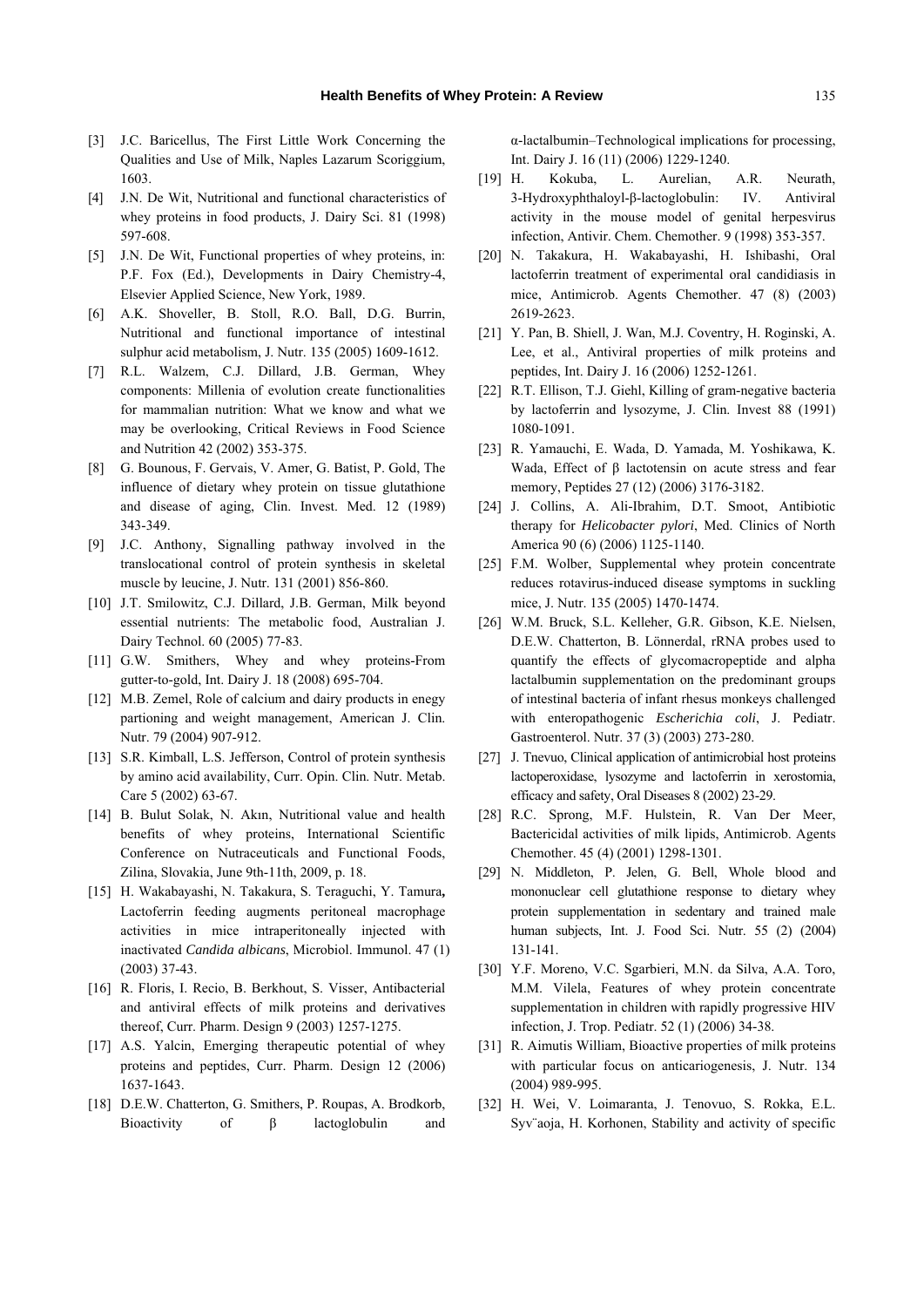antibodies against Streptococcuc mutans and *Streptococcus sobrinus* in bovine milk fermented with *Lactobacillus rhamnosusstrain* GG or treated at ultra high temperature, Oral Microbo. Immunol. 17 (2002) 9-15.

- [33] W.J. Harper, Biological properties of whey components: A review, The American Dairy Products Institute, Chicago, IL, 2004, 2001 with updates 2003.
- [34] L.R. Bucci, L. Unlu, Protein and aminoacids in exercise and sport, in: J. Driskell, I. Wolinsky (Eds.), Energy Yielding Macronutrients and Energy Metabolism in Sports Nutrition, CRC press, Boca Raton, FL., 2000, pp. 197-200.
- [35] G. Bounous, P.A. Kongshavn, Differential effect of dietary protein type on the B cell and T-cell immune response in mice, J. Nutr. 115 (11) (1985) 1403-1408.
- [36] H. Wakabayashi, M. Takase, M. Tomita, Lactoferricin derived from milk protein lactoferrin, Curr. Pharm. Design 9 (2003) 1277-1287.
- [37] E.W. Li, Y. Mine, Immunoenhancing effects of bovine glycomacropeptide and its derivatives on the proliferative response and phagocytic activities of human macrophagelike cells, U937, J. Agric. Food Chem*.* 52 (2004) 2704-2708.
- [38] A. Mercier, S.F. Gauthier, I. Fliss, Immunomodulating effects of whey proteins and their enzymatic digests, Int. Dairy J. 14 (3) (2004) 175-183.
- [39] M.M. Mullally, H. Meisel, R.J. FitzGerald, Synthetic peptides corresponding to  $\alpha$ -lactalbumin and β-lactoglobulin sequences with angiotensin-I-converting enzyme inhibitory activity, Biol. Chem. Hoppe-Seyler 377 (4) (1996) 259-260.
- [40] P. Etcheverry, J.C. Wallingford, D.D. Miller, R.P. Glahn, Calcium, zinc, and iron bioavailabilities from a commercial human milk fortifier: A comparison study, J. Dairy Sci. 87 (11) (2004) 3629-3637.
- [41] T. Uchida, T. Oda, K. Sato, H. Kawakami, Availability of lactoferrin as a natural solubilizer of iron for food products, Int. Dairy J. 16 (2) (2006) 95-101.
- [42] G. Bounous, P. Citation, P. Gold, The biological activity of undenatured dietary whey proteins: Role of glutathione, Clin. Invest. Med. 14 (4) (1991) 296-309.
- [43] N. Akın, Modern Yoghurt Science and Technology, Damla Ofset, Konya, 2006, pp. 365-405.
- [44] G.H. McIntosh, P.J. Royle, R.K. Le Leu, G.O. Regester, M.A. Johnson, R.L. Grinsted, et al., Whey proteins as functional food ingredients, Int. Dairy J. 8 (1998) 425-434.
- [45] R. Hakkak, S. Korourian, M.J. Ronis, Dietary whey protein protects against azoxymethane-induced colon tumors in male rats, Cancer Epidemiol. Biomarkers Prev. 10 (5) (2001) 555-558.
- [46] G.H. McIntosh, G.O. Regester, R.K. Le Leu, P.J. Royal, G.W. Smithers, Dairy protein protect against

dimethylhydrazine-induced intestinal cancers in rats, J. Nutr. 125 (4) (1995) 809-816.

- [47] G. Bounous, G. Batist, P. Gold, Whey protein concentrate (WPC) and glutathione modulation in cancer treatment, Anticancer Research 20 (6C) (2000) 4785-4792.
- [48] W.Y. Tsai, W.H. Chang, C.H. Chen, Enchancing effect of patented whey protein isolate (Immunocal) on cytotoxicity of an anticancer drug, Nutr. Cancer 38 (2000) 200-208.
- [49] H. Tsuda, K. Sekine, K. Fujita, Cancer preventation by bovine lactoferrin and underlying mechanism–A review of experimential and clinical studies, Biochemistry, Cell Biology and Biotechnology 80 (2002) 131-136.
- [50] N. Akın, Modern Dairy Technology, Damla Ofset, Konya, 2010, pp. 359-413.
- [51] K.D. Kent, W.J. Harper, J.A. Bomser, Effect of whey protein isolate on glutathione concentrations and oxidative damage in human prostate epithelial cells, Toxicology *in vitro* 17 (2003) 27-33.
- [52] E.M. Schmelz, M.C. Sullards, D.L. Dillehay, Colonic cell proliferation and aberrant crypt foci formation are inhibited by dairy glycosphingolipids in 1, 2-dimethylhydrazine-treated CF1 mice, J. Nutr. 130 (2000) 522-527.
- [53] P.W. Parodi, Cow's milk components with anti-cancer potential, Australian J. Dairy Technol. 56 (2001) 65-73.
- [54] L. Gustafsson, I. Leijonhufvud, A. Aronsson, A.K. Mossberg, C. Svanborg, Treatment of skin papillomas with topical α-lactalbumin-oleic acid, New England J. Med. 350 (26) (2004) 2663-2672.
- [55] I. Laursen, P. Briand, A.E. Lykkesfeldt, Serum albumin as a modulator on growth of the human breast cancer cell line MCF-7, Anticancer Res. 10 (2A) (1990) 343-351.
- [56] J.S. Mader, J. Salsman, D.M. Conrad, D.W. Hoskin, Bovine lactoferricin selectively induces apoptosis in human leukemia and carcinoma cell lines, Mol. Cancer Ther. 4 (4) (2005) 612-624.
- [57] A. McNally, Milk peptides to help lower high blood pressure, 2008, http://www.nutaingredients.com.
- [58] M. Kawase, H. Hashimoto, M. Hosoda, H. Morita, A. Hosono, Effect of administration of fermented milk containing whey protein concentrate to rats and healthy men on serum lipid and blood pressure, J. Dairy Sci. 83 (2) (2000) 255-263.
- [59] S. Pal1, V. Ellis, The chronic effects of whey proteins on blood pressure, vascular function, and inflammatory markers in overweight individuals, British J. Nutr. 105 (2011) 1512-1519.
- [60] O. Wang, J.C. Allen, H.E. Swaisgood, Binding of vitamin D and cholesterol to β lactoglobulin, J. Dairy Sci. 80 (6) (1997) 1054-1059.
- [61] J.J. Pins, J.M. Keenan, The antihypertensive effect of a